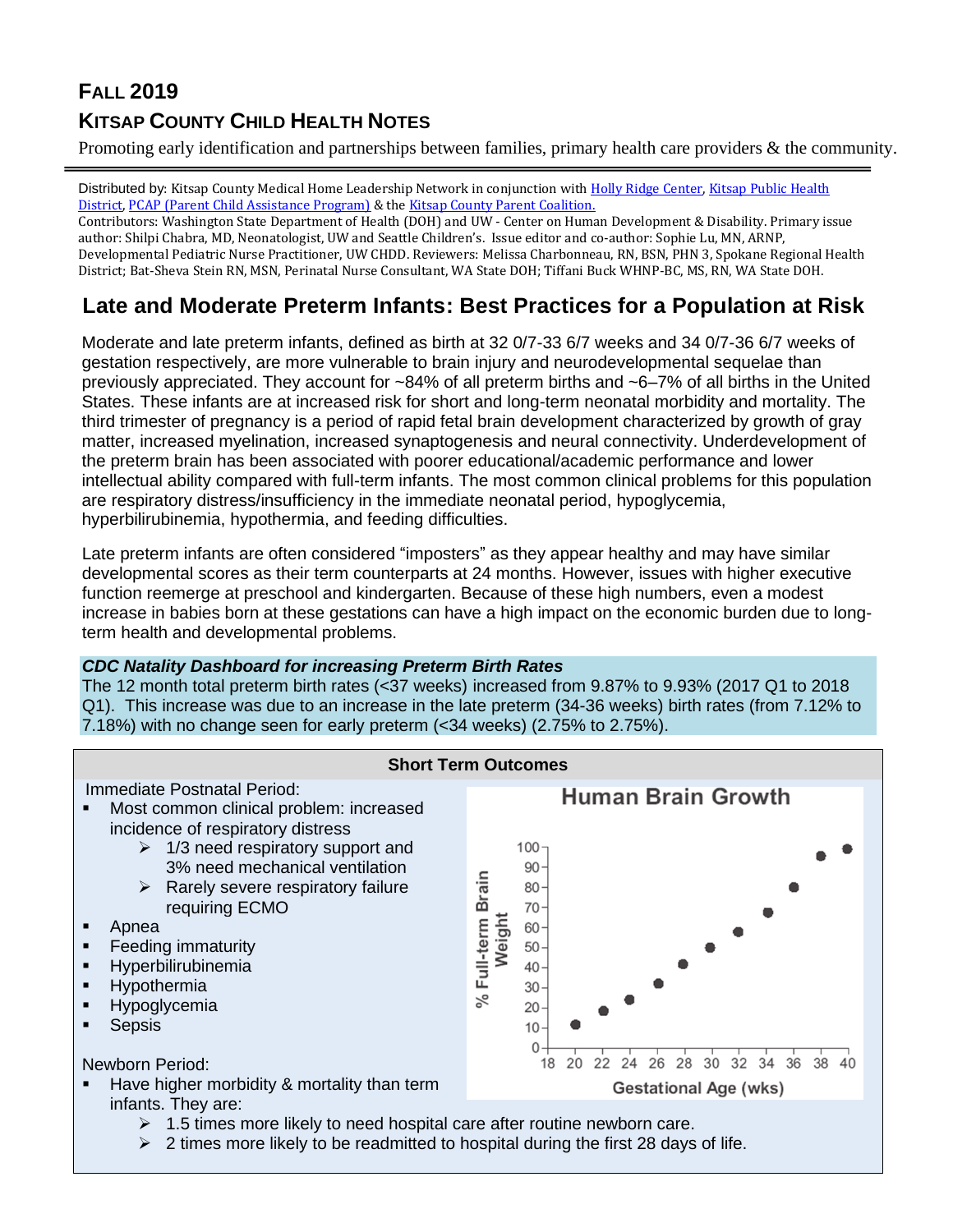

#### **Implications for Primary Care Providers (PCPs)**

It will be important for PCPs to remember that patients with a history of moderate-to-late preterm birth face a higher incidence of developmental delays, learning/school challenges (particularly in reading and math), executive functioning difficulties, and behavioral problems. PCPs can identify developmental delays in this population through universal developmental screenings with a standardized instrument at well-child visits. If a concern is identified, a PCP may refer for further evaluation to early intervention (if under 3 years old), to the school for an Individualized Education Plan (IEP) (if 3 years and older), and/or a neurodevelopmental specialist such as a developmental pediatrician or developmental nurse practitioner. PCPs can also have families fill out the [Ages and Stages Questionnaire \(ASQ\) online](http://parenthelp123.org/child-development/child-development-screening-public) through WithinReach free of charge for Washington State families. It takes 10-15 minutes to complete the ASQ. A coordinator from WithinReach will call the family to talk about the results and can suggest activities or resources. PCPs can partner with families in monitoring for developmental issues by educating parents on the short and long-term morbidities of this population.

#### **References**

- Cheong JL, Doyle LW, Burnett AC, Lee KJ, Walsh JM, Potter CR, Treyvaud K, Thompson DK, Olsen JE, Anderson PJ, Spittle AJ. Association Between Moderate and Late Preterm Birth and Neurodevelopment and Social-Emotional Development at Age 2 Years. JAMA Pediatr. 2017 Apr 3;171(4):e164805
- Johnson S, Evans TA, Draper ES, Field DJ, Manktelow BN, Marlow N, Matthews R, Petrou S, Seaton SE, Smith LK, Boyle EM. Neurodevelopmental outcomes following late and moderate prematurity: a population-based cohort study. Arch Dis Child Fetal Neonatal Ed. 2015 Jul;100(4):F301-8.
- Kelly CE, Cheong JL, Gabra Fam L, Leemans A, Seal ML, Doyle LW, Anderson PJ, Spittle AJ, Thompson DK.Moderate and late preterm infants exhibit widespread brain white matter microstructure alterations at term-equivalent age relative to term-born controls. Brain Imaging Behav. 2016 Mar;10(1):41-9.
- Shah PE, Kaciroti N, Richards B, Lumeng JC. Gestational Age and Kindergarten School Readiness in a National Sample of Preterm Infants. J Pediatr. 2016 Nov;178:61-67.
- Spittle AJ, Walsh JM, Potter C, Mcinnes E, Olsen JE, Lee KJ, Anderson PJ, Doyle LW, Cheong JL. Neurobehaviour at termequivalent age and neurodevelopmental outcomes at 2 years in infants born moderate-to-late preterm. Dev Med Child Neurol. 2017 Feb;59(2):207-215.